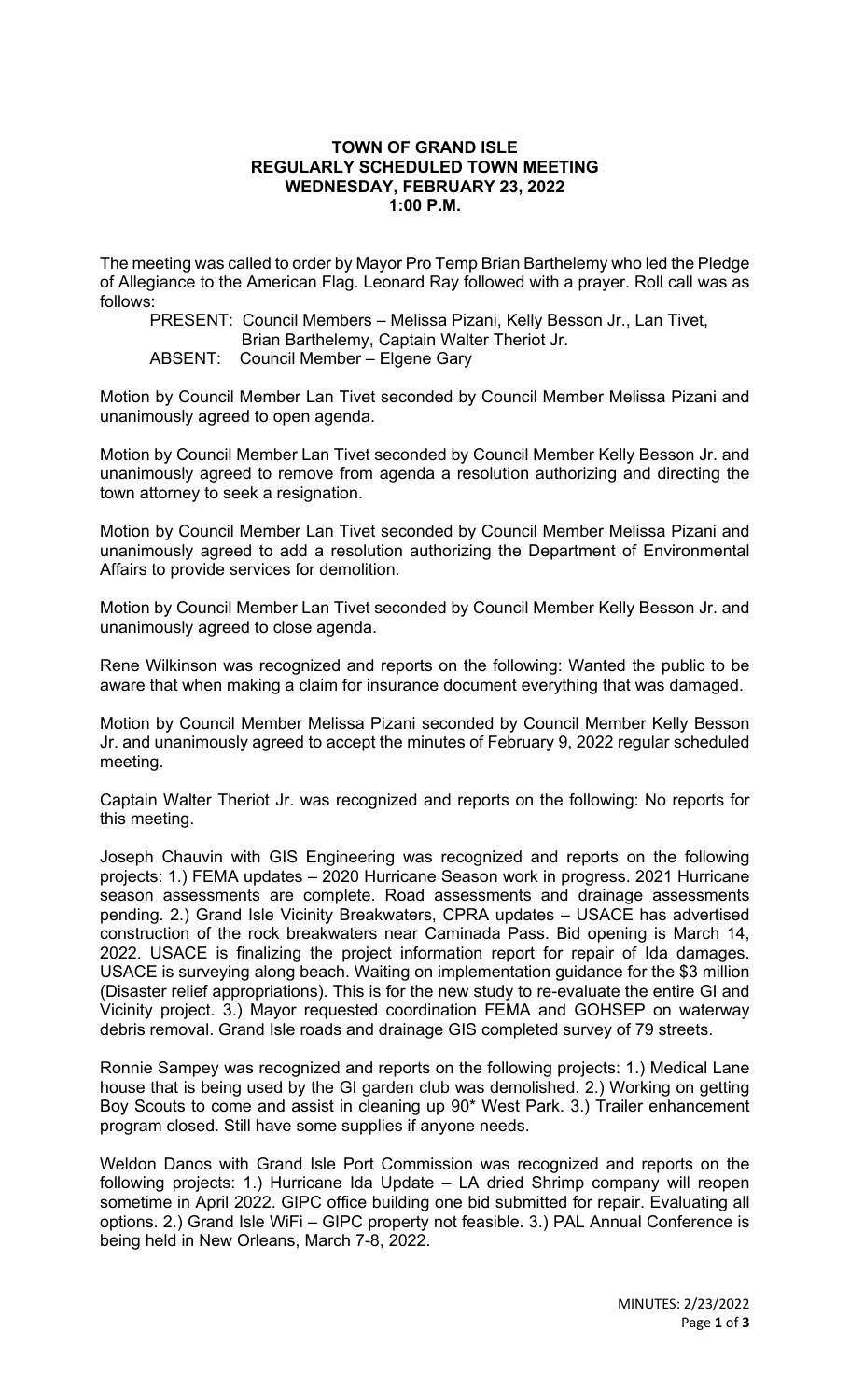## **RESOLUTION NO. 2812**

A resolution authorizing the Department of Environmental Affairs to provide services for the demolition of damaged private structures and removal of debris resulting from Hurricane Ida from private property where such debris represents an immediate threat to life, public health, or safety or the economic recovery of the community at large, upon authorization from the property owner and the concurrence of the Jefferson Parish Director of Inspection and Code Enforcement or the Town of Grand Isle Building Inspector; and authorizing the town to initiate a request for reimbursement from FEMA for Private Property Debris Removal.

**WHEREAS**, Hurricane Ida struck Grand Isle as a Category 4 Hurricane on August 29<sup>th</sup>, 2021; and **WHEREAS**, on August 29, 2021 the President of the United States declared that a major disaster exists in the State of Louisiana and ordered Federal aid to supplement State, tribal, and local recovery efforts in the areas affected by Hurricane Ida beginning on August 26, 2021, and continuing; and

**WHEREAS**, the town declared a local state of emergency related to Hurricane Ida on August 26, 2021; and

**WHEREAS**, Hurricane Ida caused substantial damage within the town, including widespread damage to private structures, which structures may pose an immediate threat to public health and safety and the economic recovery of the community at large; and

**WHEREAS**, pursuant to the Federal Emergency Management Agency (FEMA) Fact Sheet entitled "Debris Removal from Private Property" dated October 5, 2018, FEMA states that debris removal from private property remains the responsibility of the property owner. However, when disaster-related debris presents a threat to public health and safety, a jurisdiction may act to abate the threat and ensure its economic recovery, FEMA may provide funding for debris removal from private property and has established a process for reviewing and approving private property debris removal; and

**WHEREAS**, Town of Grand Isle exercised police power and provides municipal services, including solid waste collection (including bulk waste pick-up, and other waste pick-up) and code enforcement, including building code enforcement to any such private property; and

**WHEREAS**, the town has obtained, or will obtain prior to conducting demolition and debris removal activities, right-of-entry agreements specific to private property debris removal from the private persons and/or entities that own the property upon which demolition and debris removal activities will be conducted, and therefore has the legal authority to perform demolition and/or private property debris removal on such property; and

**WHEREAS**, the town hereby finds that the demolition of structures substantially damaged by Hurricane Ida and the removal of disaster-generated debris from private property in Town of Grand Isle is in the best interest of the health, safety, and welfare of the citizens of Town of Grand Isle, upon authorization from the property owner and the concurrence of the Jefferson Parish Director of Inspection and Code Enforcement or the Town of Grand Isle Inspector.

NOW, THEREFORE, BE IT RESOLVED by the Town of Grand Isle Council of Grand Isle, Louisiana, acting as governing authority of said town:

**SECTION 1**. That the Department of Environmental Affairs is hereby authorized to provide services for the demolition of damaged private structures and removal of debris resulting from Hurricane Ida from private property where such debris represents an immediate threat to life, public health, or safety or the economic recovery of the community at large, upon authorization from the property owner and the concurrence of the Jefferson Parish Director of Inspection and Code Enforcement or the Town of Grand Isle Building Inspector; and authorizing the town to initiate a request for reimbursement from FEMA for Private Property Debris Removal.

**SECTION 2**. Prior to initiating any demolition or debris removal from private property, the Department of Environmental Affairs will be required to obtain certification from the Director of Inspection and Code Enforcement or the Town of Grand Isle Building Inspector that such property presents an immediate threat to life, public health, safety, or to the economic recovery of the community at large.

**SECTION 3**. Furthermore, prior to conducting any demolition or debris removal activities from private property, the Department shall first obtain approval from FEMA.

Motion by Council Member Kelly Besson Jr. seconded by Council Member Lan Tivet and unanimously agreed.

Vote thereon was as follows: